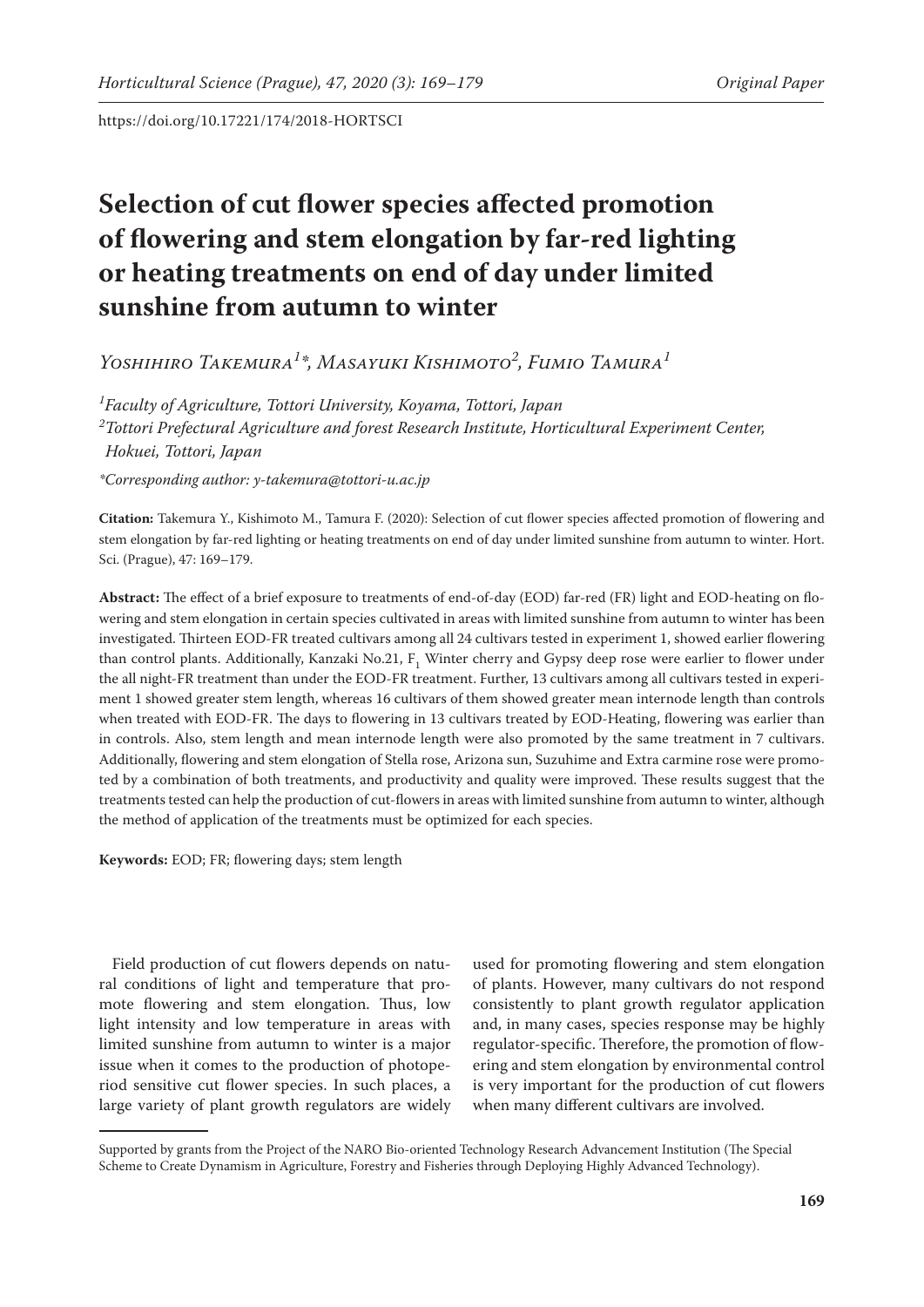Recently, the use of far-red (FR) light for illumination treatment has received a great deal of attention as an effective means to force flowering. The most well-known of light receptors present in leaves are phytochromes, which are soluble pigmented proteins that can exist in two spectrally distinct forms (phytochromes A [phyA] and B [phyB]) and can sense ambient light conditions by photo interconversion between red (R) and FR light-absorbing forms (Furuya 1993). Additionally, the R/FR ratio has been shown to effectively control short elongation in a number species during the entire light phase or over a short period at EOD, with FR and R enhancing and reducing elongation, respectively (Kasperbauer, Peaslee 1973; Gilbert et al. 1995). In addition, the acceleration of flowering by illumination with a low R/FR ratio has recently been described in a wide range of long-day plants, including *Arabidopsis* (Hori et al. 2011), *Eustoma grandiflorum* R. (Sato et al. 2009), and *Gypsophila paniculata* (Hori et al. 2011).

Additionally, a new night temperature regime known as EOD-heating has been used on growing flowers (Douzono et al. 2012a, b). Treatment by EOD-heating is effective to promote flowering under an energy-saving night temperature condition. In the spray-type chrysanthemum 'Sei-Roza' grown under a temperature regime of 16/8 °C (light/dark period), it was shown that EOD-heating treatment accelerated flower initiation and early flower bud development (Douzono et al. 2012a). Additionally, in the African marigold, it was reported that early growth and flower bud development after flower budding were accelerated by EODheat treatment (Douzono et al. 2012b). On the other hand, little is known about the promotion of flowering or stem elongation by this treatment in other cut flower plant species. Additionally, it is assumed that cut flower species have many different cultivars that may vary widely in their response to these treatments. Therefore, it is important to evaluate days to flowering and stem elongation in field plants to gain knowledge of the effect of these treatments.

In this study, we investigated the effect of brief exposure to EOD-FR and EOD-heating treatments on flowering and stem elongation in certain photoperiod sensitive cut flower species grown in areas with limited sunshine from autumn to winter. We focused on the *Brassicaceae* and *Asteraceae*, within which a large number of member species are cultivated as cut flowers.

### **MATERIAL AND METHODS**

**Effect of EOD- or all night- FR treatments on growth (Experiment 1).** Twenty-four cut flower cultivars from 11 families as recommended cultivar during winter in Tottori prefecture (Tables 1 and 2) (ESM Table S1) were grown in the Tottori Horticultural Experiment Station (35.5°N, 133.7°E) for this experiment (ESM Table S2). Seeds of all cultivars were sown on August 25th, 2014 in plastic germination trays with 288 cells (21 mL/cell) filled with Metromix 350 (Sun Gro Horticulture Distribution Inc., USA). The seeded trays were kept in a dark cool-room at 18 °C. When seedlings reached leaf overlapping stage within cultivars they were transplanted into polyethylene pots (9 cm diameter, 7.6 cm deep) filled with chaff, Kanuma and Akadama soil mixture, peat moss, and perlite at a ratio of  $1:1:1:1$  (v/v). Afterwards, the pots were transferred to a greenhouse to grow under a constant temperature of 25 °C during the day (08:00–17:00) and 11 °C at night (17:00–08:00). Subsequently, the seedlings were treated with EOD or with all night FR light during sunset to after 3 hours, or sunrise, using emits pure far-red light fluorescent lamp with a peak at 740 nm  $(0.14 \text{ W/m}^2)$ (Fuji Electric Co., Tottori, Japan) (ESM Figure S1). Control plants were grown under ambient light without FR treatment.

The date of flowering was recorded in 10 plants from each treatment; days to flowering were defined as the number of days from planting to flowering in each cultivar. Based on the definition of flowering in each cultivar, flowering time was defined visually as day observed open flower of fist flower in inflorescences or a single flower. At flowering, each plant was collected, and the following characteristics of the cut flowers were recorded: node number of flower bud differentiation, stem length, nude number, and plant width. Additionally, chlorophyll content of five randomly selected expanded leaves were measured using a chlorophyll meter (SPAD-502 plus; Konica Minolta, Inc., Tokyo, Japan). Statistical analysis was performed by Tukey– Kramer HSD tests using SPSS software (SPSS Statistics 23.0, Chicago, USA).

**Effect of EOD- heating or -FR treatments on growth (Experiment 2)**. Eighteen cut flower cultivars from 11 families as recommended cultivar during winter in Tottori prefecture (Tables 3 and 4, ESM Table S1) were grown in the Tottori Horticultural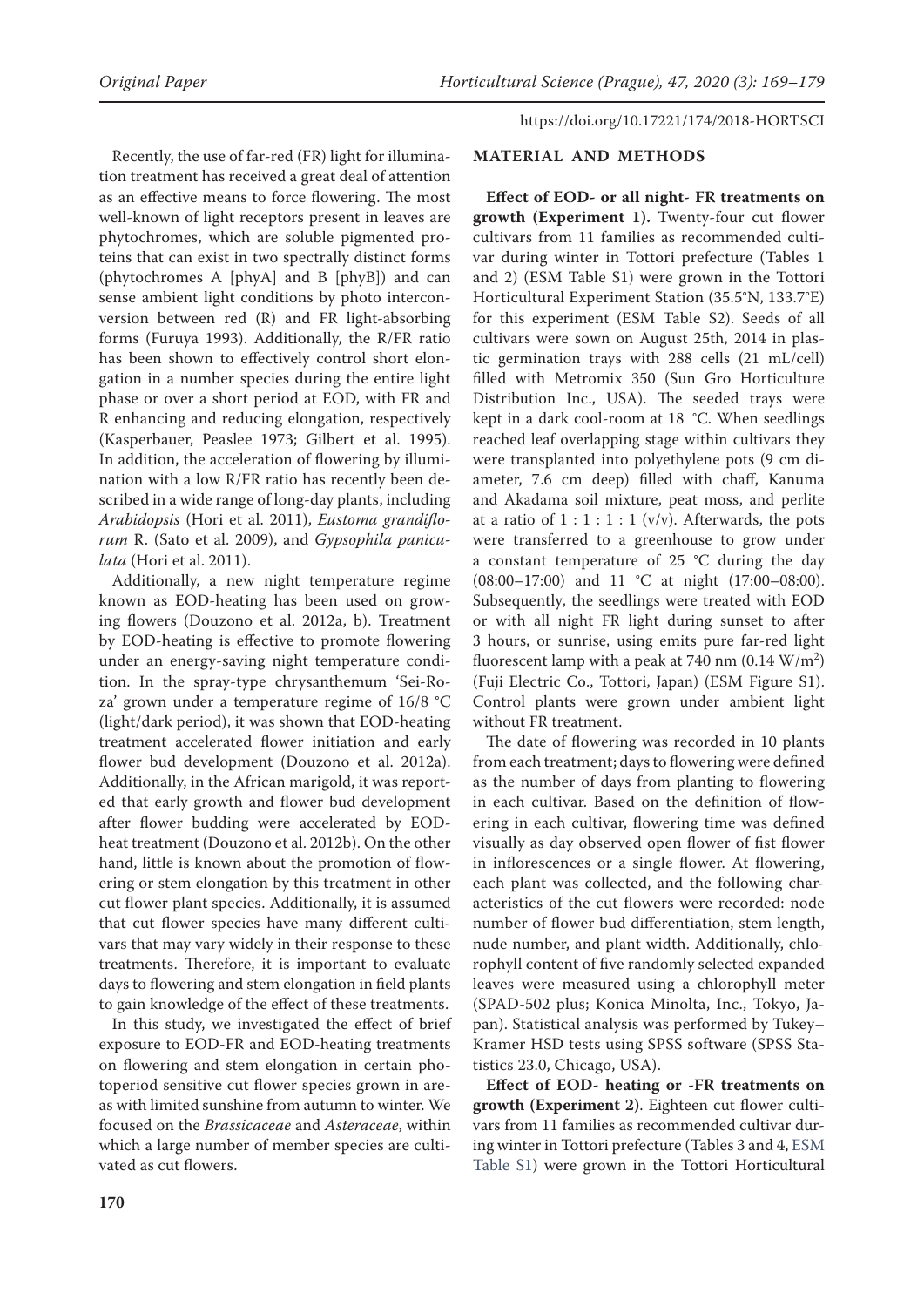| Table 1. Effect of EOD- or all night- FR treatments on the growth of long-day plants |  |  |
|--------------------------------------------------------------------------------------|--|--|
|--------------------------------------------------------------------------------------|--|--|

| Family<br>Genus<br>Cultivar                                              | Treatment                                | Days to<br>flowering                                  | Node number<br>of flower bud<br>differentiation       | Stem length<br>(cm)                                         | Mean<br>internode<br>length (mm)                            | (cm)                                                        | Plant width Leaf colour<br>(SPAD value)            |
|--------------------------------------------------------------------------|------------------------------------------|-------------------------------------------------------|-------------------------------------------------------|-------------------------------------------------------------|-------------------------------------------------------------|-------------------------------------------------------------|----------------------------------------------------|
| <i>Brassicaceae</i><br>Brassica rapa<br>Kanzaki No.21                    | Control<br>EOD-FR<br>All night-FR        | 88 <sup>b</sup><br>84 <sup>c</sup>                    | $22^{\rm a}$<br>16 <sup>b</sup><br>16 <sup>b</sup>    | 6.0 <sup>c</sup><br>41.0 <sup>b</sup><br>54.7 <sup>a</sup>  | 0.27 <sup>c</sup><br>2.56 <sup>b</sup><br>3.42 <sup>a</sup> | $26.2^{\rm a}$<br>26.5 <sup>a</sup><br>23.0 <sup>b</sup>    | 27.6 <sup>a</sup><br>31.6 <sup>a</sup><br>$29.2^a$ |
| <i>Brassicaceae</i>                                                      | Control                                  | $112^a$                                               | 51 <sup>a</sup>                                       | $17.2^{b}$                                                  | $0.34^{b}$                                                  | $22.5^a$                                                    | 60.5 <sup>a</sup>                                  |
| Brassica oleracea                                                        | EOD-FR                                   | 92 <sup>b</sup>                                       | 48 <sup>b</sup>                                       | 18.6 <sup>b</sup>                                           | 0.39 <sup>ab</sup>                                          | 23.0 <sup>a</sup>                                           | $46.4^{\rm a}$                                     |
| $F_1$ Winter cherry                                                      | All night-FR                             | $82^{\circ}$                                          | 48 <sup>b</sup>                                       | 27.0 <sup>a</sup>                                           | 0.56 <sup>a</sup>                                           | $19.5^{b}$                                                  | 60.3 <sup>a</sup>                                  |
| <b>Brassicaceae</b>                                                      | Control                                  | 107 <sup>a</sup>                                      | 20 <sup>a</sup>                                       | $19.2^{b}$                                                  | 0.96 <sup>b</sup>                                           | 24.0 <sup>a</sup>                                           | 53.3 <sup>a</sup>                                  |
| Matthiola incana                                                         | EOD-FR                                   | 95 <sup>b</sup>                                       | 20 <sup>a</sup>                                       | 29.0 <sup>a</sup>                                           | 1.45 <sup>a</sup>                                           | 17.0 <sup>b</sup>                                           | 48.6 <sup>c</sup>                                  |
| Baby white                                                               | All night-FR                             | 95 <sup>b</sup>                                       | 20 <sup>a</sup>                                       | 30.2 <sup>a</sup>                                           | 1.51 <sup>a</sup>                                           | 18.5 <sup>b</sup>                                           | 50.9 <sup>b</sup>                                  |
| <i>Brassicaceae</i>                                                      | Control                                  | 64 <sup>a</sup>                                       | 13 <sup>c</sup>                                       | 5.2 <sup>b</sup>                                            | 0.40 <sup>a</sup>                                           | 9.3 <sup>b</sup>                                            | 47.6 <sup>a</sup>                                  |
| Lobularia maritima                                                       | EOD-FR                                   | $61^{ab}$                                             | 15 <sup>b</sup>                                       | 5.6 <sup>b</sup>                                            | $0.37^{a}$                                                  | $10.4^{ab}$                                                 | 49.3 <sup>a</sup>                                  |
| Easter bonnet white                                                      | All night-FR                             | 59 <sup>b</sup>                                       | 17 <sup>a</sup>                                       | 6.7 <sup>a</sup>                                            | 0.39 <sup>a</sup>                                           | 11.8 <sup>a</sup>                                           | 41.8 <sup>a</sup>                                  |
| Asteraceae                                                               | Control                                  | 115 <sup>a</sup>                                      | 28 <sup>a</sup>                                       | 9.8 <sup>a</sup>                                            | $0.35^{b}$                                                  | $34.2^a$                                                    | 46.8 <sup>a</sup>                                  |
| Calendula officinalis                                                    | EOD-FR                                   | $115^a$                                               | 25 <sup>b</sup>                                       | 9.9 <sup>a</sup>                                            | 0.40 <sup>a</sup>                                           | 33.9 <sup>a</sup>                                           | 45.0 <sup>a</sup>                                  |
| Orange gem                                                               | All night-FR                             | $115^a$                                               | $24^{\rm b}$                                          | $10.5^a$                                                    | $0.44^{a}$                                                  | 34.0 <sup>a</sup>                                           | 45.8 <sup>a</sup>                                  |
| Asteraceae                                                               | Control                                  | 121 <sup>a</sup>                                      | 17 <sup>a</sup>                                       | $9.4^{b}$                                                   | $0.55^{\rm b}$                                              | 20.0 <sup>a</sup>                                           | 46.6 <sup>a</sup>                                  |
| Bellis perennis                                                          | EOD-FR                                   | 123 <sup>a</sup>                                      | 13 <sup>b</sup>                                       | 13.1 <sup>a</sup>                                           | 1.01 <sup>a</sup>                                           | $20.5^a$                                                    | 47.0 <sup>a</sup>                                  |
| Early pomponette red                                                     | All night-FR                             | 121 <sup>a</sup>                                      | 13 <sup>b</sup>                                       | 13.6 <sup>a</sup>                                           | 1.05 <sup>a</sup>                                           | 21.5 <sup>a</sup>                                           | 46.9 <sup>a</sup>                                  |
| Plantaginaceae                                                           | Control                                  | $158^{\rm a}$                                         | 10 <sup>a</sup>                                       | 17.9 <sup>a</sup>                                           | 1.79 <sup>b</sup>                                           | $21.5^a$                                                    | 40.7 <sup>a</sup>                                  |
| Antirrhinum majus                                                        | EOD-FR                                   | $151^{\rm b}$                                         | 9 <sup>b</sup>                                        | 19.6 <sup>a</sup>                                           | 2.18 <sup>a</sup>                                           | $20.5^a$                                                    | 42.3 <sup>a</sup>                                  |
| Snapshot yellow                                                          | All night-FR                             | 149 <sup>b</sup>                                      | 9 <sup>b</sup>                                        | 19.5 <sup>a</sup>                                           | $2.17^{\rm a}$                                              | $20.5^a$                                                    | $44.4^a$                                           |
| Scrophulariaceae                                                         | Control                                  | 124 <sup>a</sup>                                      | 10 <sup>a</sup>                                       | 13.3 <sup>b</sup>                                           | 1.33 <sup>b</sup>                                           | 26.0 <sup>b</sup>                                           | $25.1^{\rm a}$                                     |
| Nemesia caerulea                                                         | EOD-FR                                   | 121 <sup>a</sup>                                      | 9 <sup>b</sup>                                        | 16.3 <sup>a</sup>                                           | 1.81 <sup>a</sup>                                           | 32.0 <sup>a</sup>                                           | $26.4^{\rm a}$                                     |
| Rapin yellow                                                             | All night-FR                             | 121 <sup>a</sup>                                      | 9 <sup>b</sup>                                        | $17.7^a$                                                    | 1.97 <sup>a</sup>                                           | 34.5 <sup>a</sup>                                           | 31.6 <sup>a</sup>                                  |
| Violaceae Viola<br>Viola tricolor<br>Delta premium pure-<br>goldenyellow | Control<br>EOD-FR<br>All night-FR        | $115^a$<br>109 <sup>b</sup><br>109 <sup>b</sup>       | 16 <sup>a</sup><br>16 <sup>a</sup><br>16 <sup>a</sup> | $2.2^{\circ}$<br>$2.4^{\rm b}$<br>3.2 <sup>a</sup>          | $0.14^{b}$<br>$0.15^{b}$<br>0.20 <sup>a</sup>               | 13.7 <sup>b</sup><br>16.7 <sup>a</sup><br>16.1 <sup>a</sup> | $73.2^a$<br>$62.1^{b}$<br>$58.1^{\circ}$           |
| Solanaceae                                                               | Control                                  | 106 <sup>a</sup>                                      | $23^a$                                                | $11.4^{b}$                                                  | 0.50 <sup>b</sup>                                           | $29.2^a$                                                    | 46.6 <sup>a</sup>                                  |
| Petunia hybrida                                                          | EOD-FR                                   | 109 <sup>a</sup>                                      | 23 <sup>a</sup>                                       | 11.7 <sup>b</sup>                                           | $0.51^{\rm b}$                                              | 26.6 <sup>a</sup>                                           | $45.5^{\rm a}$                                     |
| Baccarat rose morne                                                      | All night-FR                             | 106 <sup>a</sup>                                      | 23 <sup>a</sup>                                       | 15.1 <sup>a</sup>                                           | 0.66 <sup>a</sup>                                           | $29.4^a$                                                    | 55.9 <sup>a</sup>                                  |
| Caryophyllaceae<br>Gypsophila muralis<br>Gypsy deep rose                 | Control<br><b>EOD-FR</b><br>All night-FR | 146 <sup>a</sup><br>132 <sup>b</sup><br>$122^{\circ}$ | $12^a$<br>11 <sup>b</sup><br>11 <sup>b</sup>          | 9.4 <sup>b</sup><br>10.8 <sup>ab</sup><br>11.4 <sup>a</sup> | $0.78^{b}$<br>0.98 <sup>a</sup><br>1.04 <sup>a</sup>        | 20.8 <sup>b</sup><br>$24.5^{\circ}$<br>$25.0^{\rm a}$       | $\qquad \qquad -$<br>$\qquad \qquad -$             |
| Caryophyllaceae                                                          | Control                                  | 148 <sup>a</sup>                                      | 13 <sup>a</sup>                                       | $22.7^{\circ}$                                              | 1.75 <sup>c</sup>                                           | $29.5^a$                                                    | $41.2^a$                                           |
| Dianthus chinensis                                                       | EOD-FR                                   | 127 <sup>b</sup>                                      | $12^{\rm b}$                                          | 26.0 <sup>b</sup>                                           | $2.17^{b}$                                                  | 26.5 <sup>b</sup>                                           | 51.6 <sup>a</sup>                                  |
| Supra purple                                                             | All night-FR                             | 127 <sup>b</sup>                                      | 12 <sup>b</sup>                                       | $27.6^{\rm a}$                                              | 2.30 <sup>a</sup>                                           | $26.5^{\rm b}$                                              | 40.1 <sup>a</sup>                                  |
| Dipsacaceae                                                              | Control                                  | $162^a$                                               | $7^{\rm a}$                                           | 1.3 <sup>b</sup>                                            | 0.19 <sup>b</sup>                                           | 12.0 <sup>b</sup>                                           | $59.9^{\rm a}$                                     |
| Scabiosa japonica                                                        | EOD-FR                                   | 149 <sup>b</sup>                                      | 6 <sup>b</sup>                                        | $2.5^{\mathrm{a}}$                                          | $0.42^{\rm a}$                                              | $22.0^{\rm a}$                                              | $57.1^{\rm a}$                                     |
| Ritz blue imp                                                            | All night-FR                             | 146 <sup>b</sup>                                      | 6 <sup>b</sup>                                        | 2.3 <sup>a</sup>                                            | $0.38\mathrm{^a}$                                           | $21.0\mathrm{^a}$                                           | $51.1^{\rm a}$                                     |

z Different letters indicate significant differences T among species at *P* < 0.05 by Tukey-Kramer's HSD test (*n* = 5)

Experiment Station for this experiment. Seeds of all cultivars were sown on August 25, 2014, kept in the dark cool-room and then transplanted into the same pots as previously described in Experiment 1.

The pots were transferred to a greenhouse and grown under EOD-heating treatment under a constant temperature of 25 °C during the day (sunrise to sunset), at 20 °C at EOD (for 3 h starting from sunset) and at 11 °C at night (from the time at which EOD treatment ended to sunrise). Control plants were grown under a constant temperature of 25 °C during the day (sunrise to sunset) and 11 °C at night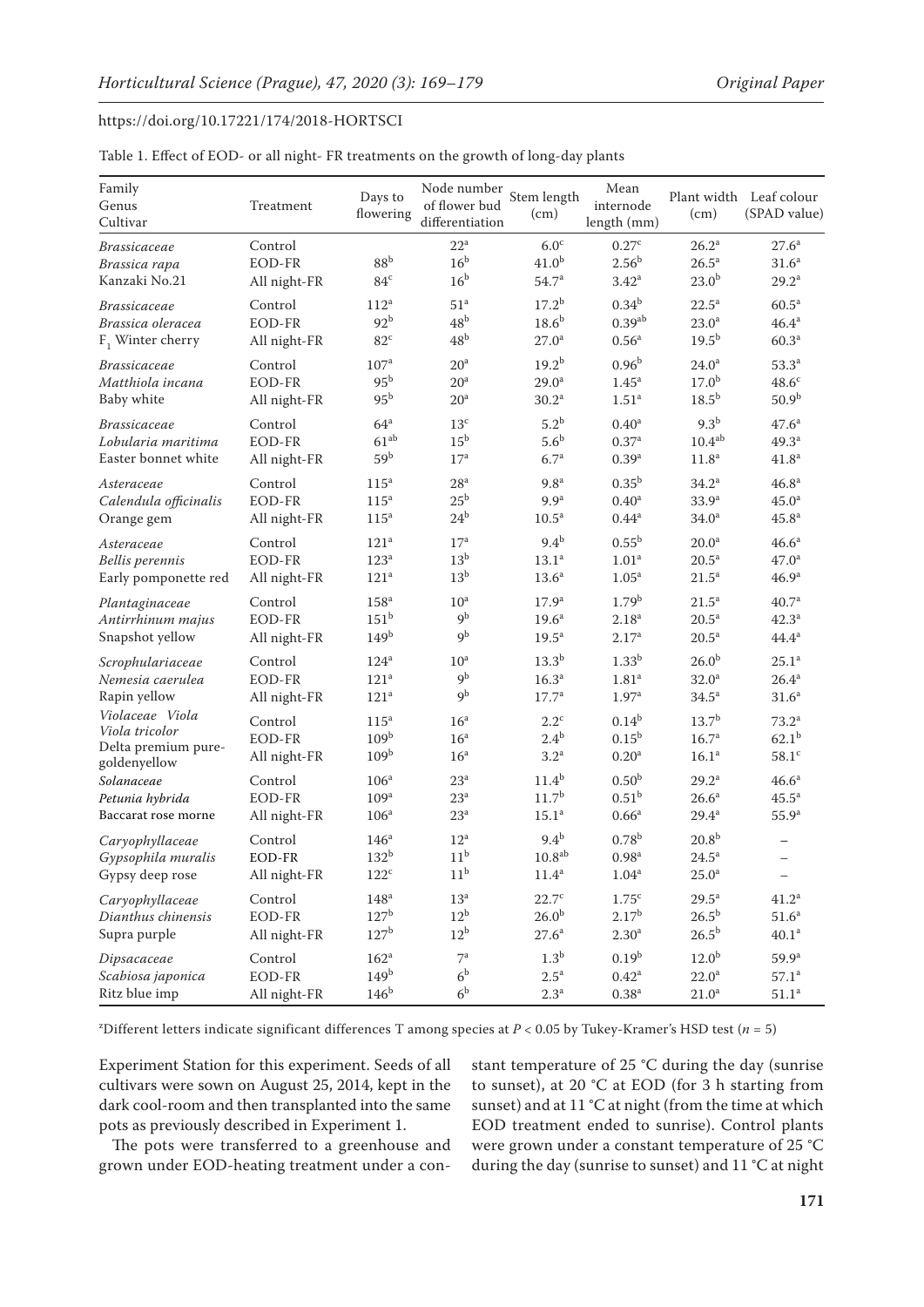| Family<br>Genus<br>Cultivar       | Treatment    | Days to<br>flowering | Node numb.<br>of flower bud<br>differentiation | Stem length<br>(cm) | Mean inter-<br>node<br>length (mm) | Plant width<br>(cm) | Leaf color<br>(SPAD value) |
|-----------------------------------|--------------|----------------------|------------------------------------------------|---------------------|------------------------------------|---------------------|----------------------------|
| Asteraceae                        | Control      | $162^{az}$           | 17 <sup>a</sup>                                | 4.9 <sup>a</sup>    | 0.29 <sup>a</sup>                  | 24.0 <sup>b</sup>   | $62.2^{\rm a}$             |
| Gazania rigens                    | EOD-FR       | 149 <sup>b</sup>     | 16 <sup>b</sup>                                | 1.5 <sup>b</sup>    | 0.09 <sup>b</sup>                  | 31.5 <sup>a</sup>   | 56.3 <sup>a</sup>          |
| $F1$ New day clear orange         | All night-FR | 145 <sup>b</sup>     | 16 <sup>b</sup>                                | 1.1 <sup>c</sup>    | 0.07 <sup>b</sup>                  | 30.0 <sup>a</sup>   | 60.7 <sup>a</sup>          |
| Asteraceae                        | Control      | 135 <sup>a</sup>     | $23^{\rm a}$                                   | $5.4^{\rm c}$       | 0.23 <sup>b</sup>                  | $21.5^{b}$          | $54.4^{\rm a}$             |
| senecio bicolor                   | EOD-FR       | 135 <sup>a</sup>     | $22^{\mathrm{a}}$                              | 10.3 <sup>b</sup>   | 0.47 <sup>a</sup>                  | $24.5^{\circ}$      | $62.2^{\rm a}$             |
| Silver dust                       | All night-FR | $135^a$              | $22^a$                                         | 11.1 <sup>a</sup>   | 0.50 <sup>a</sup>                  | 24.0 <sup>a</sup>   | 56.3 <sup>a</sup>          |
| Asteraceae                        | Control      | 75 <sup>a</sup>      | $5^{\rm a}$                                    | $12.5^{b}$          | 2.50 <sup>b</sup>                  | 18.0 <sup>a</sup>   | 43.7 <sup>a</sup>          |
| Cosmos bipinnatus                 | EOD-FR       | 72 <sup>b</sup>      | $5^{\mathrm{a}}$                               | 14.0 <sup>ab</sup>  | $2.80^{\rm ab}$                    | 13.0 <sup>b</sup>   | 43.0 <sup>a</sup>          |
| Road orange                       | All night-FR | 71 <sup>b</sup>      | $5^{\mathrm{a}}$                               | 16.2 <sup>a</sup>   | $3.24$ <sup>a</sup>                | $12.5^{b}$          | $42.1^a$                   |
| Asteraceae                        | Control      | 115 <sup>b</sup>     | 9 <sup>b</sup>                                 | 19.6 <sup>a</sup>   | 2.18 <sup>a</sup>                  | 41.0 <sup>a</sup>   | 35.6 <sup>a</sup>          |
| Dahlia hybrida                    | EOD-FR       | 133 <sup>a</sup>     | $12^a$                                         | 19.2 <sup>a</sup>   | 1.60 <sup>b</sup>                  | 30.5 <sup>b</sup>   | 40.0 <sup>a</sup>          |
| Early bird                        | All night-FR | 135 <sup>a</sup>     | 11 <sup>a</sup>                                | 19.5 <sup>a</sup>   | 1.77 <sup>b</sup>                  | $26.5^{\circ}$      | 32.6 <sup>a</sup>          |
| Asteraceae                        | Control      | 121 <sup>a</sup>     | 20 <sup>b</sup>                                | $21.5^{b}$          | 1.08 <sup>a</sup>                  | 28.0 <sup>a</sup>   | 41.3 <sup>a</sup>          |
| Helianthus annus                  | EOD-FR       | 123 <sup>a</sup>     | 23 <sup>a</sup>                                | $22.5^{ab}$         | 0.98 <sup>a</sup>                  | $27.5^{\rm a}$      | 39.3 <sup>a</sup>          |
| $F1$ Ballade                      | All night-FR | 123 <sup>a</sup>     | 24 <sup>a</sup>                                | 26.6 <sup>a</sup>   | 1.11 <sup>a</sup>                  | 25.0 <sup>b</sup>   | 38.1 <sup>a</sup>          |
| Asteraceae                        | Control      | 88 <sup>a</sup>      | 5 <sup>b</sup>                                 | $14.6^{b}$          | 2.92 <sup>b</sup>                  | 13.2 <sup>c</sup>   | 30.0 <sup>b</sup>          |
| Zinnia elegans                    | EOD-FR       | 88 <sup>a</sup>      | $6^a$                                          | $24.2^a$            | 4.03 <sup>a</sup>                  | 16.7 <sup>b</sup>   | $39.5^{\text{a}}$          |
| Zinnita scarlet                   | All night-FR | 88 <sup>a</sup>      | 6 <sup>a</sup>                                 | 25.0 <sup>a</sup>   | 4.17 <sup>a</sup>                  | $18.4^a$            | 37.6 <sup>a</sup>          |
| Asteraceae                        | Control      | 150 <sup>a</sup>     | 9 <sup>a</sup>                                 | $33.7^{b}$          | 3.74c                              | 25.0 <sup>b</sup>   | 45.0 <sup>b</sup>          |
| Ageratum houstonianum             | EOD-FR       | $130^{\rm b}$        | 8 <sup>b</sup>                                 | 38.6 <sup>ab</sup>  | $4.83^{b}$                         | $25.5^{b}$          | 51.6 <sup>a</sup>          |
| Top blue                          | All night-FR | 127 <sup>b</sup>     | 8 <sup>b</sup>                                 | 40.3 <sup>a</sup>   | 5.04 <sup>a</sup>                  | $27.5^{\rm a}$      | 48.8 <sup>a</sup>          |
| Balsaminaceae                     | Control      | 92 <sup>a</sup>      | 16 <sup>a</sup>                                | 5.2 <sup>b</sup>    | $0.33^{a}$                         | 12.0 <sup>a</sup>   | $49.5^a$                   |
| Impatiens walleriana              | EOD-FR       | 92 <sup>a</sup>      | 16 <sup>a</sup>                                | 6.3 <sup>a</sup>    | 0.39 <sup>a</sup>                  | 10.5 <sup>b</sup>   | 53.8 <sup>a</sup>          |
| $F_1$ Impureza red                | All night-FR | 92 <sup>a</sup>      | 16 <sup>a</sup>                                | 6.2 <sup>a</sup>    | 0.39 <sup>a</sup>                  | 10.8 <sup>b</sup>   | 55.9 <sup>a</sup>          |
| Lamiaceae                         | Control      | 102 <sup>a</sup>     | 8 <sup>a</sup>                                 | $10.2^{\circ}$      | 1.28 <sup>c</sup>                  | 13.0 <sup>a</sup>   | $45.1^{\circ}$             |
| Salvia splendens                  | EOD-FR       | 88 <sup>b</sup>      | 7 <sup>b</sup>                                 | 12.0 <sup>b</sup>   | 1.71 <sup>b</sup>                  | 14.2 <sup>a</sup>   | $47.3^{\circ}$             |
| Red alert                         | All night-FR | 88 <sup>b</sup>      | 7 <sup>b</sup>                                 | 14.5 <sup>a</sup>   | 2.07 <sup>a</sup>                  | $14.4^a$            | 43.3 <sup>a</sup>          |
| Lamiaceae                         | Control      | $\qquad \qquad -$    | $9^{\rm a}$                                    | $6.0^\circ$         | 0.67 <sup>c</sup>                  | $14.4^{\rm b}$      | 20.3 <sup>a</sup>          |
| Solenostemon scutellari-<br>oides | EOD-FR       | 121 <sup>a</sup>     | <b>g</b> a                                     | 6.8 <sup>b</sup>    | 0.76 <sup>b</sup>                  | 16.0 <sup>a</sup>   | $22.5^{\mathrm{a}}$        |
| Gorilla Jr. Watermelon            | All night-FR | $121^{\rm a}$        | $\mathbf{Q}^{\text{a}}$                        | 7.4 <sup>a</sup>    | $0.82\ensuremath{^\mathrm{a}}$     | 17.0 <sup>a</sup>   | 21.9 <sup>a</sup>          |
| Amaranthaceae                     | Control      | 68 <sup>a</sup>      | $6^a$                                          | 5.8 <sup>b</sup>    | 0.97 <sup>c</sup>                  | 11.1 <sup>a</sup>   | 35.0 <sup>a</sup>          |
| Celosia argentea                  | EOD-FR       | 65 <sup>b</sup>      | $6^{\rm a}$                                    | $7.7^{a}$           | 1.28 <sup>b</sup>                  | 11.6 <sup>a</sup>   | 34.6 <sup>a</sup>          |
| Kimono scarlet                    | All night-FR | $65^{\rm b}$         | $6^{\mathrm{a}}$                               | $8.4^{\rm a}$       | $1.40^{\rm a}$                     | $12.2^{\rm a}$      | $32.8^{\rm a}$             |

Table 2. Effect of EOD- or all night- FR treatments on the growth of day-neutral or short-day plants

z Different letters indicate significant differences among species at *P* < 0.05 by Tukey-Kramer's HSD test (*n* = 5)

(sunset to sunrise). Seedlings under EOD-FR treatments during sunset to after 3 hours or sunrise were treated using a far-red light fluorescent lamp.

The date of flowering, characteristics of the cut flowers, the node number of flower bud differentiation, stem length, nude number, and plant width was recorded on plants from each treatment as previously described in Experiment 1. Statistical analysis was performed by Tukey– Kramer HSD tests and two-way analysis of variance (ANOVA) using SPSS software (SPSS Statistics 23.0, Chicago, USA).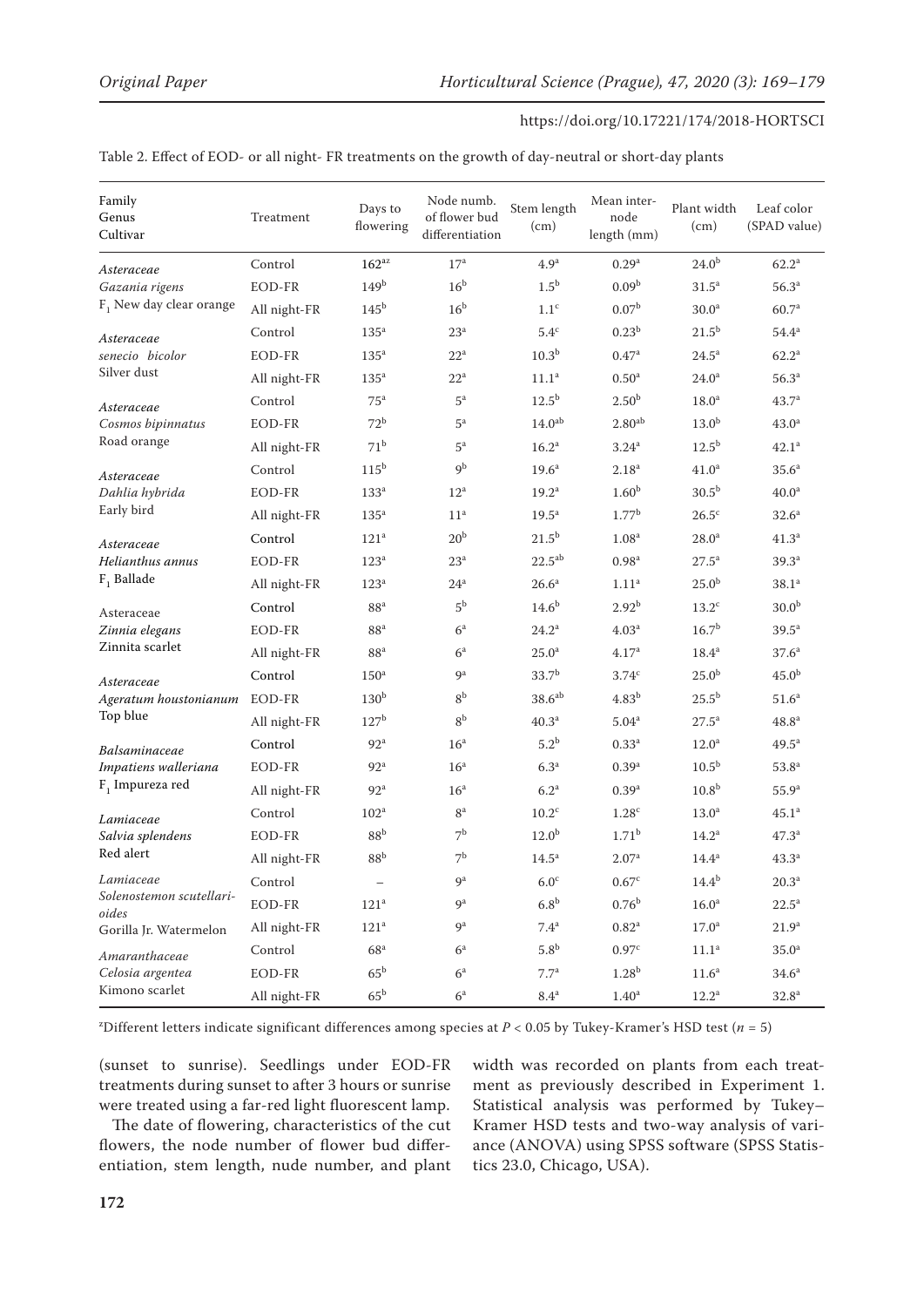| Family<br>Genus<br>Cultivar          | EOD-heating             | Treatment<br>EOD-FR | Days to<br>flowering              | Node numb.<br>of flower bud<br>differentiation | Stem length<br>(cm)    | Mean inter-<br>node<br>length (mm) | Plant width<br>(cm)                    |
|--------------------------------------|-------------------------|---------------------|-----------------------------------|------------------------------------------------|------------------------|------------------------------------|----------------------------------------|
|                                      |                         |                     |                                   | 46 <sup>a</sup>                                |                        | 0.3 <sup>b</sup>                   |                                        |
|                                      | Control                 | Control<br>EOD-FR   | $228^{az}$<br>197 <sup>b</sup>    | 36 <sup>b</sup>                                | $13.4^{b}$<br>$31.4^a$ | 0.9 <sup>a</sup>                   | 17.5 <sup>a</sup><br>18.5 <sup>a</sup> |
|                                      |                         | Control             | 212 <sup>a</sup>                  | 45 <sup>a</sup>                                | 15.7 <sup>b</sup>      | 0.3 <sup>b</sup>                   | 19.0 <sup>a</sup>                      |
| Asteraceae<br>Callistephus chinensis | EOD-heating             | EOD-FR              | 186 <sup>b</sup>                  | 36 <sup>b</sup>                                | 35.9 <sup>a</sup>      | 1.0 <sup>a</sup>                   | 17.0 <sup>a</sup>                      |
| Stella rose                          |                         | Heating             | NS <sup>y</sup>                   | <b>NS</b>                                      | <b>NS</b>              | $_{\rm NS}$                        | <b>NS</b>                              |
|                                      | Two-way                 | FR                  | 染染                                | 操作                                             | $\pm\pm$               | $\mathcal{G}_\mathcal{R}$          | <b>NS</b>                              |
|                                      | <b>ANOVA</b>            | Heating and FR      | 染染                                | 操作                                             | 哈哈                     | $\mathcal{G}_\mathcal{R}$          | $_{\rm NS}$                            |
|                                      |                         | Control             | 213 <sup>a</sup>                  | 24 <sup>b</sup>                                | 11.6 <sup>d</sup>      | 0.5 <sup>b</sup>                   | $25.5^{\rm b}$                         |
|                                      | Control                 | EOD-FR              | 199 <sup>b</sup>                  | $22^{\circ}$                                   | $19.6^{b}$             | $0.9^{\rm ab}$                     | $29.5^a$                               |
| Asteraceae                           |                         | Control             | 197 <sup>b</sup>                  | 27 <sup>a</sup>                                | $15.4^{\circ}$         | 0.6 <sup>b</sup>                   | $25.5^{\rm b}$                         |
| Gaillardia grandiflora               | EOD-heating             | EOD-FR              | 191 <sup>c</sup>                  | 19 <sup>d</sup>                                | 29.7 <sup>a</sup>      | 1.6 <sup>a</sup>                   | 30.0 <sup>a</sup>                      |
| Arizona sun                          |                         | Heating             | $\frac{M}{2}$                     | 崇                                              | $\frac{M_{\rm F}}{M}$  | $_{\rm NS}$                        | <b>NS</b>                              |
|                                      | Two-way<br><b>ANOVA</b> | FR                  | $\frac{M}{2}$                     | 染染                                             | $\frac{M}{2}$          | $\mathcal{G}$                      | $\mathcal{G}$                          |
|                                      |                         | Heating and FR      | 染染                                | 染物                                             | 操作                     | $\mathcal{U}$                      | $\mathfrak{g}$                         |
|                                      |                         | Control             | 169 <sup>a</sup>                  | 36 <sup>a</sup>                                | 12.9 <sup>b</sup>      | 0.4 <sup>a</sup>                   | $26.2^{b}$                             |
|                                      | Control                 | EOD-FR              | 169 <sup>a</sup>                  | 36 <sup>a</sup>                                | 19.2 <sup>a</sup>      | 0.5 <sup>a</sup>                   | $28.5^a$                               |
| Asteraceae                           | EOD-heating             | Control             | 165 <sup>a</sup>                  | 33 <sup>b</sup>                                | 15.2 <sup>a</sup>      | 0.5 <sup>a</sup>                   | 29.0 <sup>a</sup>                      |
| Coleostephus myconis                 |                         | EOD-FR              | $165^{\circ}$                     | 33 <sup>b</sup>                                | 14.6 <sup>a</sup>      | 0.4 <sup>a</sup>                   | 31.0 <sup>a</sup>                      |
| Upright yellow                       | Two-way<br><b>ANOVA</b> | Heating             | $_{\rm NS}$                       | $\frac{d\Phi}{d\Phi}$                          | $\frac{M}{2}$          | $_{\rm NS}$                        | $\mathcal{G}$                          |
|                                      |                         | ${\rm FR}$          | $_{\rm NS}$                       | <b>NS</b>                                      | $\frac{M_{\rm F}}{M}$  | $_{\rm NS}$                        | $\mathcal{G}_\mathcal{R}$              |
|                                      |                         | Heating and FR      | <b>NS</b>                         | $\frac{d\Phi}{d\Phi}$                          | $\frac{M_{\rm F}}{M}$  | NS                                 | $\mathcal{G}$                          |
|                                      | Control                 | Control             | $184^a$                           | 17 <sup>a</sup>                                | 19.0 <sup>b</sup>      | 1.1 <sup>b</sup>                   | 33.0 <sup>a</sup>                      |
|                                      |                         | EOD-FR              | $175^{\rm b}$                     | $16^{\rm ab}$                                  | $21.0^a$               | 1.3 <sup>ab</sup>                  | 36.5 <sup>a</sup>                      |
| Asteraceae                           |                         | Control             | 171 <sup>b</sup>                  | 15 <sup>b</sup>                                | $19.6^{b}$             | 1.3 <sup>ab</sup>                  | $32.5^a$                               |
| Pericallis hybrida                   | EOD-heating             | EOD-FR              | $165^{\circ}$                     | $15^{\rm b}$                                   | $20.5^a$               | 1.4 <sup>a</sup>                   | 32.0 <sup>a</sup>                      |
| Tear blue                            |                         | Heating             | $\frac{d\mathbf{r}}{d\mathbf{r}}$ | $\frac{d\mathbf{r}}{d\mathbf{r}}$              | <b>NS</b>              | NS                                 | $_{\rm NS}$                            |
|                                      | Two-way<br><b>ANOVA</b> | FR                  | 崇                                 | <b>NS</b>                                      | $\frac{M_{\rm F}}{M}$  | NS                                 | <b>NS</b>                              |
|                                      |                         | Heating and FR      | 崇                                 | $\frac{d\Phi}{d\Phi}$                          | $\frac{M_{\rm F}}{M}$  | $\mathfrak{g}$                     | $_{\rm NS}$                            |
|                                      | Control                 | Control             | $289^{\rm a}$                     | $28^{\rm a}$                                   | $13.5^{\rm c}$         | $0.5^{\rm b}$                      | $26.5^{\rm a}$                         |
|                                      |                         | EOD-FR              | 286 <sup>a</sup>                  | 27 <sup>a</sup>                                | $19.3^{b}$             | 0.7 <sup>ab</sup>                  | $28.7^{\rm a}$                         |
| Asteraceae                           | EOD-heating             | Control             | $274^b$                           | $25^{\rm b}$                                   | $19.5^{b}$             | 0.8 <sup>ab</sup>                  | $21.5^{b}$                             |
| Rudbeckia hirta                      |                         | EOD-FR              | $271^{\rm b}$                     | $24^{\rm b}$                                   | 29.2 <sup>a</sup>      | 1.2 <sup>a</sup>                   | $17.2^{\circ}$                         |
| Tiger eye gold                       |                         | Heating             | $\eta$                            | $\frac{d\Phi}{d\Phi}$                          | $\pm\pm$               | <b>NS</b>                          | $\mathfrak{g}$                         |
|                                      | Two-way<br><b>ANOVA</b> | ${\rm FR}$          | $_{\rm NS}$                       | <b>NS</b>                                      | 柴                      | $_{\rm NS}$                        |                                        |
|                                      |                         | Heating and FR      | $\psi$                            | $\frac{d\mathbf{r}}{d\mathbf{r}}$              | 哈哈                     | $\mathcal{G}$                      | $\mathcal{U}_\mathcal{K}$              |
|                                      | Control                 | Control             | 253 <sup>a</sup>                  | 64 <sup>a</sup>                                | 11.3 <sup>c</sup>      | 0.2 <sup>b</sup>                   | $15.5^{\circ}$                         |
|                                      |                         | EOD-FR              | $234^{ab}$                        | 58 <sup>b</sup>                                | 17.7 <sup>b</sup>      | 0.3 <sup>ab</sup>                  | $19.5^a$                               |
| Lamiaceae                            | EOD-Heating             | Control             | $244^a$                           | $66^a$                                         | $15.6^{bc}$            | 0.2 <sup>b</sup>                   | $14.5^{\circ}$                         |
| Lavandula angustifolia               |                         | EOD-FR              | 229 <sup>b</sup>                  | 56 <sup>b</sup>                                | $28.1^{\rm a}$         | $0.5^{\rm a}$                      | $16.5^{\rm b}$                         |
| Elegance purple                      |                         | Heating             | <b>NS</b>                         | <b>NS</b>                                      | ÷                      | $_{\rm NS}$                        | $\mathfrak{g}$                         |
|                                      | Two-way<br><b>ANOVA</b> | FR                  | 崇                                 | 染染                                             | $\frac{M_{\rm F}}{M}$  | $\frac{d\mathbf{r}}{d\mathbf{r}}$  | $\frac{d\phi}{dt}$                     |
|                                      |                         | Heating and FR      | $\frac{d\mathbf{r}}{d\mathbf{r}}$ | 染染                                             | $\frac{M}{2}$          | $\mathcal{U}$                      | $\mathcal{U}$                          |

## Table 3. Effect of EOD-heating or -FR treatments on the growth of long-day plants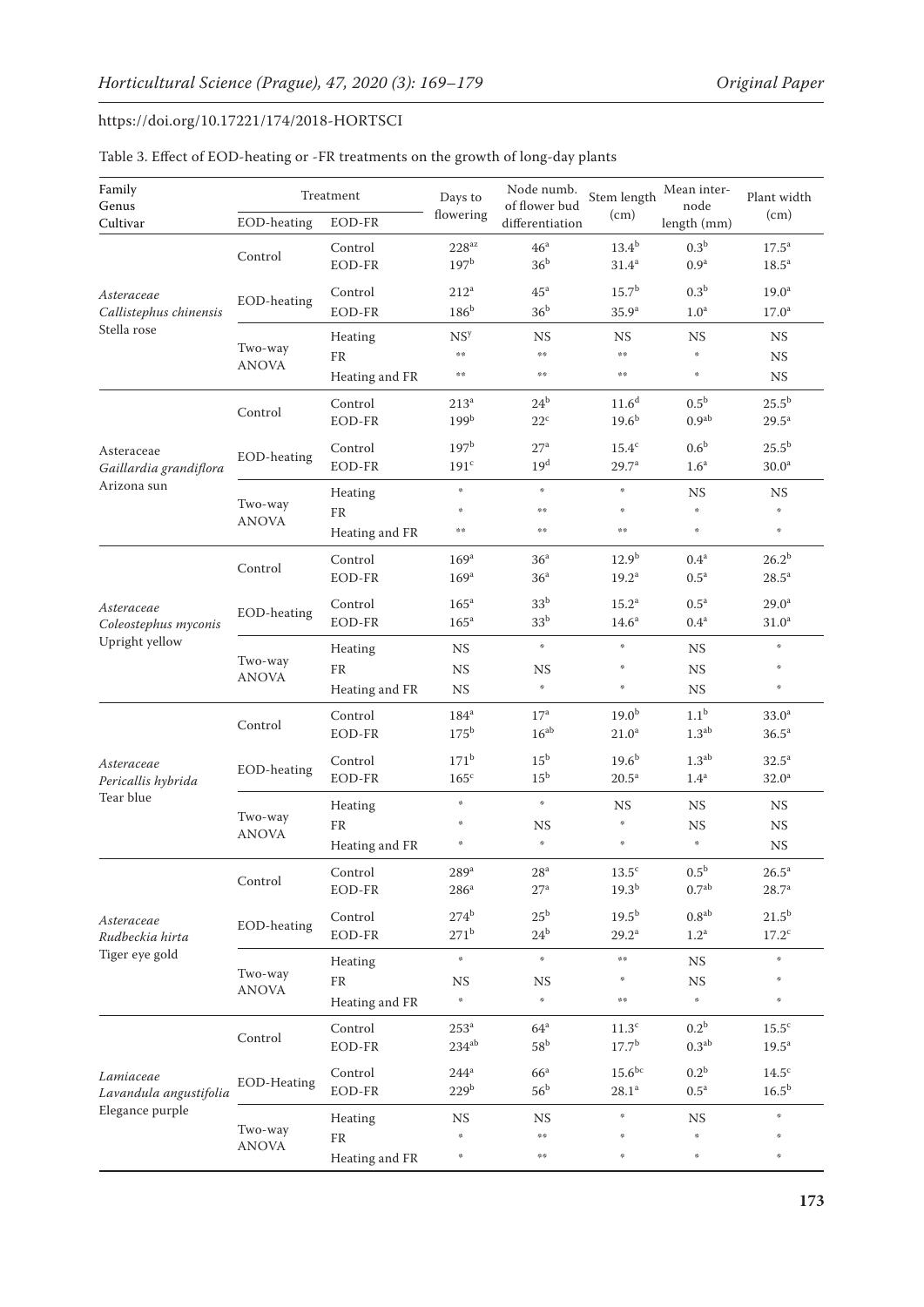| Family<br>Genus                                           | Treatment               |                                 | Days to                                                                       | Node numb.<br>of flower bud                                              | Stem                                          | Mean<br>internode                                         | Plant width                            |
|-----------------------------------------------------------|-------------------------|---------------------------------|-------------------------------------------------------------------------------|--------------------------------------------------------------------------|-----------------------------------------------|-----------------------------------------------------------|----------------------------------------|
| Cultivar                                                  | EOD-heating             | EOD-FR                          | flowering                                                                     | differentiation                                                          | length<br>(cm)                                | length (mm)                                               | (cm)                                   |
|                                                           | Control                 | Control<br>EOD-FR               | $212^a$<br>203 <sup>b</sup>                                                   | 25 <sup>a</sup><br>23 <sup>b</sup>                                       | 60.9 <sup>c</sup><br>$83.4^{a}$               | $2.4^{\circ}$<br>3.6 <sup>a</sup>                         | 31.5 <sup>a</sup><br>$24.5^{\circ}$    |
| Campanulaceae<br>Campanula rapunculus                     | EOD-Heating             | Control<br><b>EOD-FR</b>        | 193 <sup>c</sup><br>$188^c$                                                   | 20 <sup>c</sup><br>$20^{\circ}$                                          | 59.4 <sup>c</sup><br>78.5 <sup>a</sup>        | 3.0 <sup>b</sup><br>3.9 <sup>a</sup>                      | 23.0 <sup>a</sup><br>32.0 <sup>a</sup> |
| Suzuhime                                                  | Two-way<br><b>ANOVA</b> | Heating<br>FR                   | 操操<br>嗓                                                                       | $\frac{d\mathbf{y}}{dt}$<br>崇                                            | <b>NS</b><br>染染                               | $\mathfrak{H}$<br>崇                                       | NS<br><b>NS</b>                        |
|                                                           |                         | Heating and FR                  | 操作                                                                            | 崇                                                                        | 染染                                            | 崇                                                         | <b>NS</b>                              |
| Plumbaginaceae<br>Limonium sinuatum<br>Extra carmine rose | Control                 | Control<br>EOD-FR               | 200 <sup>a</sup><br>193 <sup>b</sup>                                          | <b>g</b> a<br>9 <sup>a</sup>                                             | 52.1 <sup>c</sup><br>55.7 <sup>b</sup>        | 5.8 <sup>d</sup><br>$6.2^{\circ}$                         | 29.5 <sup>b</sup><br>31.0 <sup>a</sup> |
|                                                           | EOD-Heating             | Control<br>EOD-FR               | $188^{\circ}$<br>$188^{\circ}$                                                | 7 <sup>b</sup><br>7 <sup>b</sup>                                         | 51.7 <sup>c</sup><br>66.7 <sup>a</sup>        | 7.4 <sup>b</sup><br>$9.5^{\mathrm{a}}$                    | $27.0^{b}$<br>31.0 <sup>a</sup>        |
|                                                           | Two-way<br><b>ANOVA</b> | Heating<br>FR<br>Heating and FR | $\mathcal{G}$<br>$\mathcal{U}_\mathcal{K}$<br>$\frac{\partial f}{\partial t}$ | $\frac{d\Phi}{d\hbar}$<br><b>NS</b><br>$\frac{d\mathbf{r}}{d\mathbf{r}}$ | $\frac{d\mathbf{r}}{d\mathbf{r}}$<br>染染<br>染染 | $\mathfrak{p}$<br>$\mathcal{L}$<br>$\frac{d\Phi}{d\hbar}$ | <b>NS</b><br>染染<br>$\pm\pm$            |
|                                                           | Control                 | Control<br>EOD-FR               | 243 <sup>a</sup><br>$212^{\circ}$                                             | 32 <sup>a</sup><br>24 <sup>c</sup>                                       | $89.2^{\circ}$<br>$115.4^{a}$                 | 2.8 <sup>b</sup><br>4.8 <sup>a</sup>                      | $49.5^{\text{a}}$<br>59.0 <sup>a</sup> |
| Apiaceae<br>Ammi majus                                    | EOD-Heating             | Control<br>EOD-FR               | 233 <sup>b</sup><br>199 <sup>d</sup>                                          | 28 <sup>b</sup><br>23 <sup>d</sup>                                       | $103.4^{b}$<br>115.0 <sup>a</sup>             | 3.7 <sup>ab</sup><br>5.0 <sup>a</sup>                     | 50.0 <sup>a</sup><br>51.5 <sup>a</sup> |
| White lace flower                                         | Two-way<br><b>ANOVA</b> | Heating<br>FR<br>Heating and FR | $\mathcal{G}_\mathcal{R}$<br>嗪<br>$\mathcal{U}_\mathcal{K}$                   | $\frac{d\mathbf{r}}{d\mathbf{r}}$<br>嗪<br>嗪                              | 崇<br>染染<br>崇                                  | <b>NS</b><br>崇<br>$z_{\rm F}^{\rm s}$                     | NS<br><b>NS</b><br><b>NS</b>           |
|                                                           | Control                 | Control<br>EOD-FR               | 253 <sup>a</sup><br>233 <sup>c</sup>                                          | 33 <sup>a</sup><br>26 <sup>b</sup>                                       | $17.3^{b}$<br>38.8 <sup>a</sup>               | $0.5^{\rm b}$<br>1.5 <sup>a</sup>                         | 29.0 <sup>c</sup><br>50.5 <sup>a</sup> |
| Febaceae<br>Lupinus polyphyllus                           | EOD-Heating             | Control<br>EOD-FR               | 249 <sup>b</sup><br>236 <sup>c</sup>                                          | $28^{ab}$<br>26 <sup>b</sup>                                             | $19.6^{b}$<br>30.1 <sup>a</sup>               | $0.7^{\rm b}$<br>1.2 <sup>a</sup>                         | $33.5^{\circ}$<br>38.0 <sup>b</sup>    |
| Gallery red                                               | Two-way                 | Heating<br>FR                   | $\mathcal{U}_\mathcal{K}$<br>染染                                               | <b>NS</b><br>嗪                                                           | <b>NS</b><br>染染                               | <b>NS</b><br>染染                                           | 崇<br>检验                                |
|                                                           | <b>ANOVA</b>            | Heating and FR                  | $\mathcal{G}$                                                                 | 嗪                                                                        | 操操                                            | 操操                                                        | 染染                                     |

z Different letters indicate significant differences among species at *P* < 0.05 by Tukey-Kramer's HSD test (*n* = 5); <sup>y</sup> NS, \* and \*\* indicate non-significant, significant at  $P < 0.05$  and significant at  $P < 0.01$ , respectively by Two-way ANOVA ( $n = 5$ )

#### **RESULTS AND DISCUSSION**

In the field of horticultural science, EOD-FR light treatment has been applied to numerous plant species as an artificial method to promote stem elongation or flowering of ornamental cut flowers, including *Chrysanthemum morifolium* R. (Lund et al. 2007), *E*. *grandiflorum* R. (Yamada et al. 2008), *Antirrhinum majus* L. (Sumitomo et al. 2009), *Helianthus annuus* L. (Sumitomo et al. 2009), *Matthiola incana* L. (Sumitomo et al. 2009), and *Cucumis sativus* L. (Xiong et al. 2011). The present study was performed to estimate the effects of EOD- or all night- FR light treatment on the morphology of several cut flowers in Experiment 1. Table 1 shows the effect of both FR

treatments on the growth of each long-day cultivar tested. Among cultivars tested as long-day plant, days to flowering in 8 EOD- FR treated cultivars ('Kanzaki No. 21', 'F<sub>1</sub> Winter cherry', 'Baby white', 'Snapshot yellow', Delta premium puregoldenyellow', 'Gypsy deep rose', 'Supra purple', 'Ritz blue imp') were less than in controls, i.e., each of these cultivars flowers earlier than untreated plants of the same cultivar (Table 1). Additionally, the flowering of 'Kanzaki No. 21',  $F_1$  Winter cherry' and 'Gypsy deep rose' among those 8 cultivars was promoted more significantly by the all-night – FR treatment. These results indicate that the FR treatment duration also affected shortening of the days to flowering. Additionally, the node number of flower bud differentia-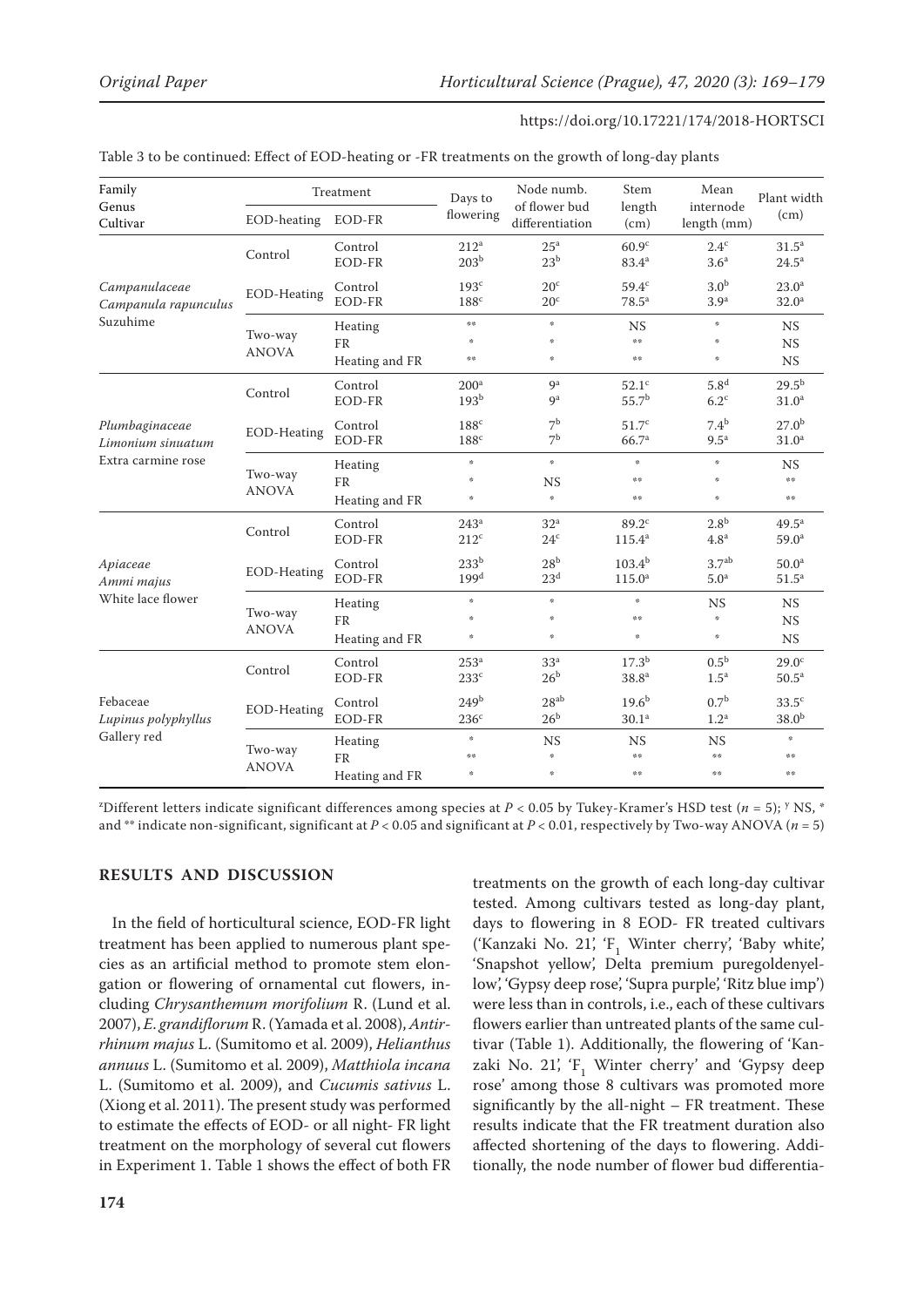| Family<br>Genus                       | Treatment<br>EOD-Heating EOD-FR |                       | Days to<br>flowering                  | Node numb.<br>of flower bud        | Stem<br>length                            | Mean<br>internode                      | Plant<br>width                         |
|---------------------------------------|---------------------------------|-----------------------|---------------------------------------|------------------------------------|-------------------------------------------|----------------------------------------|----------------------------------------|
| Cultivar                              |                                 |                       |                                       | differentiation                    | (cm)                                      | length (mm)                            | (cm)                                   |
| Asteraceae<br>Gerbera jamesonii       | Control                         | Control<br>EOD-FR     | 209 <sup>bz</sup><br>217 <sup>a</sup> | 22 <sup>a</sup><br>$23^{\rm a}$    | $15.2^{\rm b}$<br>16.2 <sup>b</sup>       | 0.7 <sup>b</sup><br>0.7 <sup>b</sup>   | $37.3^{a}$<br>33.6 <sup>a</sup>        |
|                                       | EOD-Heating                     | Control<br>EOD-FR     | 197 <sup>b</sup><br>198 <sup>b</sup>  | 19 <sup>b</sup><br>19 <sup>b</sup> | $24.6^{\circ}$<br>$28.2^a$                | 1.3 <sup>a</sup><br>$1.5^{\mathrm{a}}$ | 36.4 <sup>a</sup><br>38.2 <sup>a</sup> |
| Festival scarlet eye                  |                                 | Heating               | $\mathfrak{p}$                        | $\eta$                             | $\eta$                                    | $\frac{d\Phi}{d\hbar}$                 | <b>NS</b>                              |
|                                       | Two-way<br><b>ANOVA</b>         | FR                    | 崇                                     | NS <sup>y</sup>                    | $_{\rm NS}$                               | <b>NS</b>                              | NS                                     |
|                                       |                                 | Heating and FR        | $\psi$                                | $\mathfrak{H}$                     | $\eta$                                    | ş.                                     | $_{\rm NS}$                            |
|                                       |                                 | Control               | 176 <sup>a</sup>                      | 9 <sup>a</sup>                     | 9.2 <sup>a</sup>                          | 1.0 <sup>a</sup>                       | 18.0 <sup>a</sup>                      |
|                                       | Control                         | EOD-FR                | $172^a$                               | 9 <sup>a</sup>                     | 9.2 <sup>a</sup>                          | 1.0 <sup>a</sup>                       | 17.0 <sup>a</sup>                      |
| Asteraceae                            |                                 | Control               | 167 <sup>b</sup>                      | 8 <sup>b</sup>                     | $9.5^{\mathrm{a}}$                        | 1.2 <sup>a</sup>                       | 16.0 <sup>b</sup>                      |
| Tagetes erecta                        | EOD-Heating                     | EOD-FR                | $164^b$                               | 8 <sup>b</sup>                     | 9.1 <sup>a</sup>                          | 1.1 <sup>a</sup>                       | $16.5^{\rm b}$                         |
| Discovery yellow                      |                                 | Heating               | 染染                                    | $\frac{d\Phi}{d\hbar}$             | $_{\rm NS}$                               | <b>NS</b>                              | $\frac{d\mathbf{r}}{d\mathbf{r}}$      |
|                                       | Two-way                         | FR                    | NS                                    | <b>NS</b>                          | $_{\rm NS}$                               | $_{\rm NS}$                            | <b>NS</b>                              |
|                                       | <b>ANOVA</b>                    | Heating and FR        | $\mathbf{z}_k$                        | $\frac{d\mathbf{r}}{d\mathbf{r}}$  | $_{\rm NS}$                               | $_{\rm NS}$                            | $\frac{d\Phi}{dt}$                     |
|                                       |                                 | Control               | $205^a$                               | 18 <sup>a</sup>                    | $25.9^{b}$                                | 1.4 <sup>d</sup>                       | $35.5^{b}$                             |
|                                       | Control                         | EOD-FR                | 200 <sup>a</sup>                      | 18 <sup>a</sup>                    | 30.7 <sup>a</sup>                         | 1.7 <sup>b</sup>                       | $35.5^{\rm b}$                         |
|                                       |                                 |                       |                                       |                                    |                                           |                                        |                                        |
| Campanulaceae                         | EOD-Heating                     | Control<br>EOD-FR     | 195 <sup>b</sup><br>191 <sup>b</sup>  | 16 <sup>b</sup><br>17 <sup>b</sup> | 25.6 <sup>b</sup><br>37.3 <sup>a</sup>    | 1.6 <sup>c</sup><br>2.2 <sup>a</sup>   | 39.0 <sup>a</sup><br>41.0 <sup>a</sup> |
| Isotoma axillaris<br>Avant-garde blue |                                 |                       |                                       |                                    |                                           |                                        |                                        |
|                                       | Two-way<br><b>ANOVA</b>         | Heating               | 染染                                    | $\frac{d\mathbf{r}}{d\mathbf{r}}$  | <b>NS</b>                                 | $\frac{d\mathbf{r}}{d\mathbf{r}}$      | $\mathfrak{g}$                         |
|                                       |                                 | FR                    | NS                                    | <b>NS</b>                          | $\pm \pm$                                 | 崇                                      | <b>NS</b>                              |
|                                       |                                 | Heating and FR        | $\frac{1}{2}$                         | $\frac{d\mathbf{r}}{d\mathbf{r}}$  | $\pm \pm$                                 | 染染                                     | $\frac{d\Phi}{d\hbar}$                 |
|                                       | Control                         | Control               | 203 <sup>a</sup>                      | 10 <sup>a</sup>                    | 29.9 <sup>b</sup>                         | 3.0 <sup>c</sup>                       | $33.5^{b}$                             |
|                                       |                                 | EOD-FR                | 197 <sup>a</sup>                      | 10 <sup>a</sup>                    | 32.7 <sup>ab</sup>                        | 3.3 <sup>b</sup>                       | $33.5^{b}$                             |
| Geraniaceae                           |                                 | Control               | 185 <sup>b</sup>                      | 10 <sup>a</sup>                    | 33.8 <sup>ab</sup>                        | 3.4 <sup>b</sup>                       | 36.0 <sup>ab</sup>                     |
| Pelargonium hortorum                  | EOD-Heating                     | EOD-FR                | 181 <sup>b</sup>                      | 10 <sup>a</sup>                    | 43.1 <sup>a</sup>                         | 4.3 <sup>a</sup>                       | 40.0 <sup>a</sup>                      |
| $F_1$ Horizon lavender                | Two-way                         | Heating               | $\frac{1}{2}$                         | <b>NS</b>                          | <b>NS</b>                                 | $\frac{d\Phi}{dt}$                     | $\frac{d\mathbf{y}}{dt}$               |
|                                       |                                 | FR                    | NS                                    | <b>NS</b>                          | <b>NS</b>                                 | 柴                                      | NS                                     |
|                                       | <b>ANOVA</b>                    | Heating and FR        | 染染                                    | <b>NS</b>                          | $\mathcal{G}^{\mathcal{U}}_{\mathcal{U}}$ | 崇                                      | $\eta$                                 |
|                                       |                                 | Control               | $228^a$                               | $15^{\rm a}$                       | $5.8^{\rm c}$                             | 0.4 <sup>b</sup>                       | 10.5 <sup>b</sup>                      |
|                                       | Control                         | EOD-FR                | $223^a$                               | 15 <sup>a</sup>                    | 8.7 <sup>b</sup>                          | 0.6 <sup>a</sup>                       | $12.5^a$                               |
|                                       | EOD-Heating                     | Control               | 210 <sup>b</sup>                      | $14^{\rm b}$                       | 6.1 <sup>c</sup>                          | $0.4^{\rm b}$                          | 10.5 <sup>b</sup>                      |
| Solanaceae<br>Capsicum annuum         |                                 | EOD-FR                | 207 <sup>b</sup>                      | $14^{\rm b}$                       | 9.9 <sup>a</sup>                          | 0.7 <sup>a</sup>                       | $12.0^{\rm a}$                         |
| Salsa red                             |                                 |                       | $\psi$                                | $\mathfrak{g}$                     | $\frac{1}{2}$                             |                                        |                                        |
|                                       | Two-way                         | Heating<br>${\rm FR}$ | $_{\rm NS}$                           | $_{\rm NS}$                        | 崇                                         | <b>NS</b><br>ş.                        | <b>NS</b><br>$\frac{d\Phi}{d\hbar}$    |
|                                       | <b>ANOVA</b>                    | Heating and FR        | $\mathcal{G}_\mathcal{R}$             | $\frac{d\Phi}{dt}$                 | $\frac{1}{2}$                             | $\mathfrak{p}$                         | $\frac{d\Phi}{dt}$                     |
|                                       |                                 |                       |                                       |                                    |                                           |                                        |                                        |
|                                       | Control                         | Control               | $235^a$                               | $5^{\rm a}$<br>$5^{\mathrm{a}}$    | 12.0 <sup>a</sup>                         | $2.4^{\rm b}$                          | $17.5^{\rm b}$                         |
|                                       |                                 | EOD-FR                | $235^{\circ}$                         |                                    | 11.3 <sup>a</sup>                         | 2.3 <sup>b</sup>                       | 19.1 <sup>a</sup>                      |
| Apocynaceae                           | EOD-Heating                     | Control               | $225^{\rm b}$                         | $5^{\rm a}$                        | $12.4^a$                                  | $2.5^{\mathrm{a}}$                     | 16.0 <sup>b</sup>                      |
| Catharanthus roseus                   |                                 | EOD-FR                | 223 <sup>b</sup>                      | $5^{\mathrm{a}}$                   | $12.8^{\rm a}$                            | 2.6 <sup>a</sup>                       | $20.0^{\rm a}$                         |
| $F_1$ Titan rose                      | Two-way                         | Heating               | $\mathbf{z}_k$                        | <b>NS</b>                          | <b>NS</b>                                 | $\mathfrak{g}_t$                       | <b>NS</b>                              |
|                                       | <b>ANOVA</b>                    | ${\rm FR}$            | <b>NS</b>                             | <b>NS</b>                          | $_{\rm NS}$                               | <b>NS</b>                              | $\mathbf{r}_R^{\mathrm{a}}$            |
|                                       |                                 | Heating and FR        | ¢,                                    | $_{\rm NS}$                        | $_{\rm NS}$                               | $\mathfrak{p}$                         | $\mathbf{r}_R^{\mathrm{a}}$            |

## Table 4. Effect of EOD-heating or -FR treatments on the growth of day-neutral or short-day plants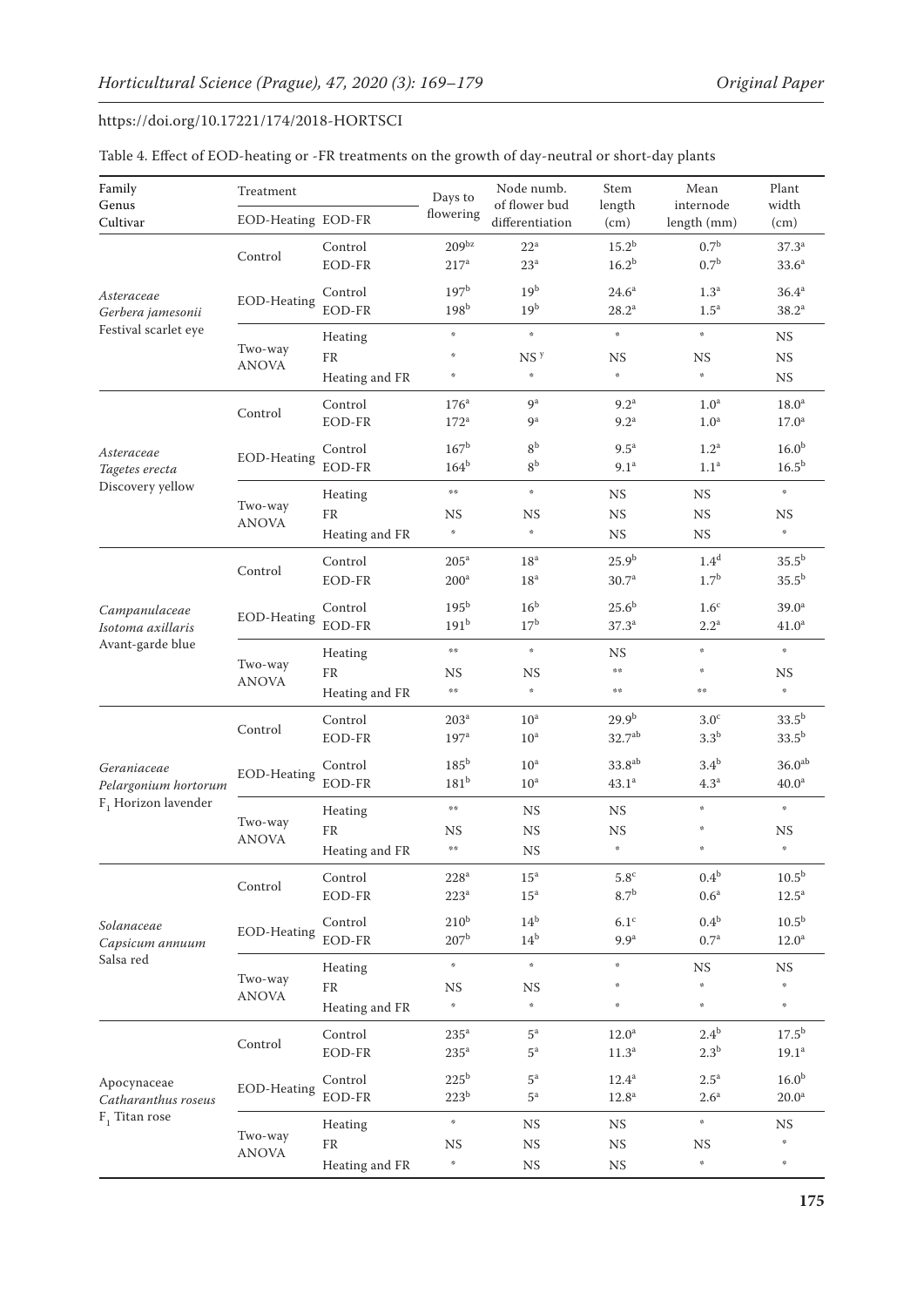| Family<br>Genus<br>Cultivar       | Treatment<br>EOD-Heating | EOD-FR            | Days to<br>flowering | Node numb.<br>of flower bud<br>differentiation | Stem<br>length<br>(cm) | Mean<br>internode<br>length (mm) | Plant<br>width<br>(cm) |
|-----------------------------------|--------------------------|-------------------|----------------------|------------------------------------------------|------------------------|----------------------------------|------------------------|
|                                   | Control                  | Control           | 169 <sup>a</sup>     | 8 <sup>a</sup>                                 | 5.2 <sup>d</sup>       | 0.7 <sup>a</sup>                 | 11.5 <sup>d</sup>      |
|                                   |                          | EOD-FR            | 169 <sup>a</sup>     | 8 <sup>a</sup>                                 | 7.7 <sup>c</sup>       | 1.0 <sup>a</sup>                 | $13.5^{\circ}$         |
| Begoniaceae                       | EOD-Heating              | Control           | 169 <sup>a</sup>     | 8 <sup>a</sup>                                 | 8.8 <sup>b</sup>       | 1.0 <sup>a</sup>                 | 14.0 <sup>b</sup>      |
| Begonia                           |                          | EOD-FR            | 169 <sup>a</sup>     | 8 <sup>a</sup>                                 | 10.3 <sup>a</sup>      | 1.1 <sup>a</sup>                 | 16.0 <sup>a</sup>      |
| semperflorens<br>$F_1$ Sprint red | Two-way ANOVA FR         | Heating           | <b>NS</b>            | <b>NS</b>                                      | 崇                      | <b>NS</b>                        | 崇                      |
|                                   |                          |                   | <b>NS</b>            | <b>NS</b>                                      | *                      | $_{\rm NS}$                      | 崇                      |
|                                   |                          | Heating and<br>FR | <b>NS</b>            | <b>NS</b>                                      | 崇                      | <b>NS</b>                        | $\frac{1}{2}$          |
|                                   | Control                  | Control           | 203 <sup>a</sup>     | 14 <sup>a</sup>                                | $18.5^{\circ}$         | 1.3 <sup>b</sup>                 | $24.5^\circ$           |
|                                   |                          | <b>EOD-FR</b>     | 199 <sup>ab</sup>    | 12 <sup>b</sup>                                | $27.3^{a}$             | 2.3 <sup>a</sup>                 | $29.5^{b}$             |
| Ranunculaceae                     | EOD-Heating              | Control           | $191^{b}$            | 10 <sup>c</sup>                                | $25.2^{b}$             | $2.5^{\mathrm{a}}$               | $24.0^\circ$           |
| Ranunculus asiaticus              |                          | EOD-FR            | 191 <sup>b</sup>     | 10 <sup>c</sup>                                | 28.9 <sup>a</sup>      | 2.9 <sup>a</sup>                 | $32.5^{\circ}$         |
| Mache purple                      |                          | Heating           | **                   | *                                              | **                     | *                                | $\ast$                 |
|                                   | Two-way ANOVA FR         |                   | <b>NS</b>            | *                                              | *                      | *                                | **                     |
|                                   |                          | Heating and FR    | **                   | *                                              | **                     | *                                | **                     |

Table 4 to be continued. Effect of EOD-heating or -FR treatments on the growth of day-neutral or short-day plants

z Different letters indicate significant differences among species at *P* < 0.05 by Tukey-Kramer's HSD test (*n* = 5); y NS, \* and \*\* indicate non-significant, significant at *P* < 0.05 and significant at *P* < 0.01, respectively by Two-way ANOVA (*n* = 5)

tion in 6 cultivars among cultivars in which flowering was effectively promoted by the FR treatment was also significantly lower than in controls. The acceleration of flowering by the illumination of a low R/FR ratio has recently been described in a wide range of long-day plants, including *Arabidopsis* (Hori et al. 2011), *E*. *grandiflorum* R. (Sato et al. 2009), and *Gypsophila paniculata* (Hori et al. 2011). Furthermore, the flowering of all 4 cultivars belonging to *Brassicaceae* plants used in this study was promoted by EOD or all-night FR treatment.

Additionally, *Eustoma* plants known as long-day plants grown under FR light for only 3 h at the EOD during winter showed early flower budding (Takemura et al. 2014). On the other hand, 5 cultivars  $(F_1$  New day clear orange, Road orange, Top blue, Red alert, Kimono scarlet) among cultivars tested as day-neutral or short-day species also showed earlier flowering under EOD- or all night- FR treatment than control plants of the same species (Table 2). Additionally,  $F_1$  New day clear orange, Top blue, Red alert among those 5 cultivars showed a lower node number of flower bud differentiation in EOD- or all night-FR treatment than control plants. The promotive effect of FR on flowering is generally observed in long-day plants, but may also be found in shortday plants. Therefore, it is important to evaluate days

to flowering in field-grown plants to gain knowledge on the effect by FR treatment. Additionally, the flowering of 'Kanzaki No. 21',  $F_1$  Winter cherry', and 'Gypsy deep rose' under all night-FR treatment occurred earlier than under the EOD-FR treatment. These results indicate that it is suitable to prolong FR treatment duration for promoting more flowering of these cultivars.

Further, among all long-day cultivars treated with EOD-FR, 7 cultivars ('Kanzaki No. 21', 'Baby white', 'Early pomponette red', 'Rapin yellow', 'Delta premium puregoldenyellow', 'Supra purple', 'Ritz blue imp') showed greater stem length and mean internode length, compared with untreated plants. Also, 'Kanzaki No. 21', 'Delta premium puregoldenyellow' and 'Supra purple' in the all-night- FR treatment showed increased stem length and mean internode length over the EOD-FR- treatment. In day-neutral or short-day plants, among all cultivars, 6 cultivars ('Silver dust', 'Zinnita scarlet', 'F<sub>1</sub> Impureza red', 'Red alert, Gorilla Jr. Watermelon', 'Kimono scarlet') showed increased stem length when treated with EOD-FR, compared with untreated control plants. Stem length in 3 cultivars ('Silver dust', 'Red alert', 'Gorilla Jr. Watermelon') increased more under all night- FR treatment, than under EOD-FR treatment. This method of promoting stem elongation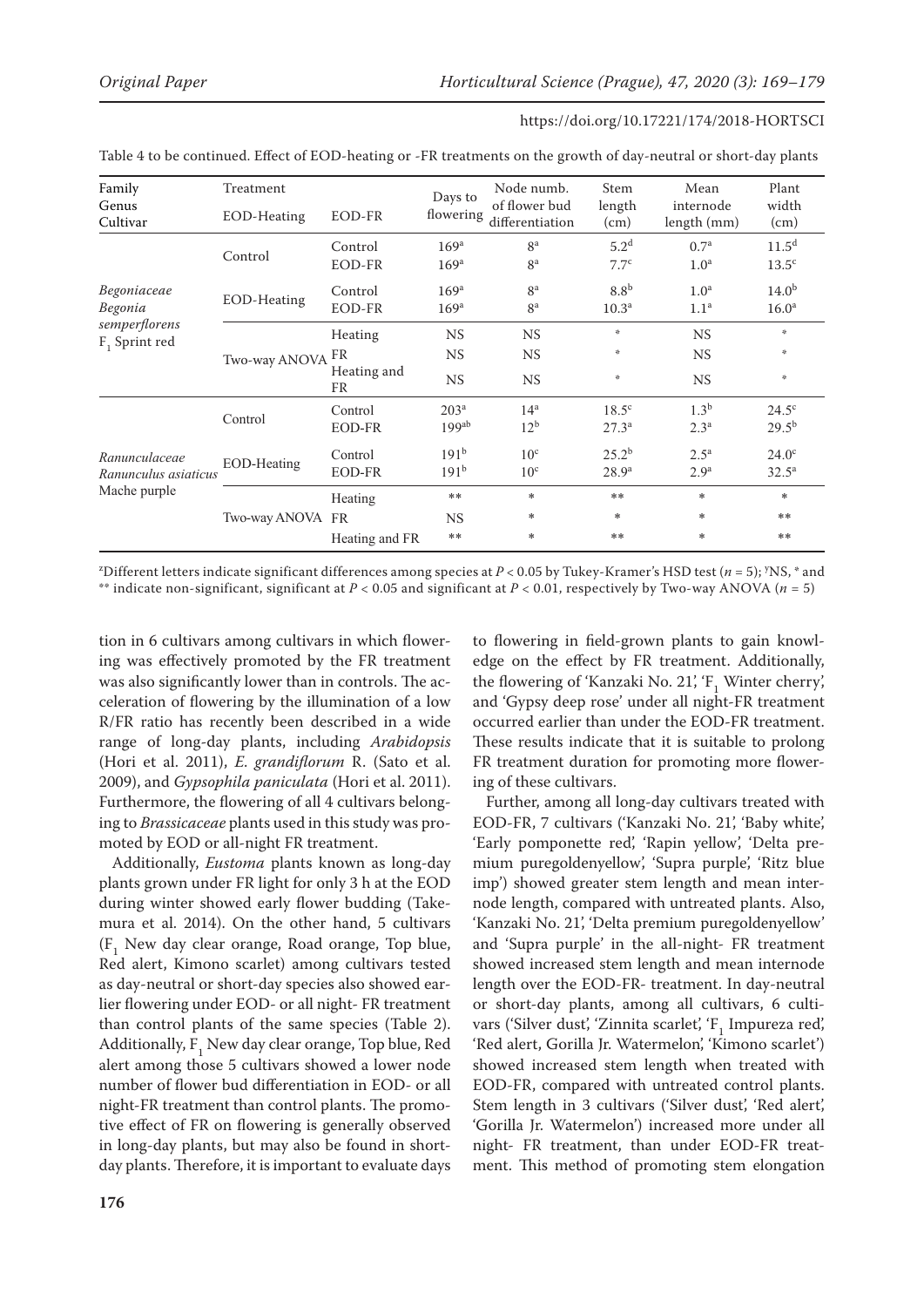

Fig. 1. Effect of a 3-h end-of-day (EOD) treatment with far red light (FR) or heating on the morphology of four cut flowers

by FR light treatment has been used for several plant by brief EOD-FR light treatment, as  $\cdot$ species, including tobacco (Kasperbauer 1971), radish (Proctor 1973), and soybean (Kasperbauer et al. 1984). However, the effect of EOD-FR light treatment varied among cultivars of the same species; for example, EOD-FR light treatment of *Chrysanthemum* cultivars for 15 min promoted stem elongation in cultivars Dekmona, Sei-elza, and Tourmalin, but it had no effect on stem elongation in cultivar Jimba (Sumitomo et al. 2009). Similarly, our study showed cultivar-dependent sensitivity to FR treatment, although the treatment has been demonstrated effective as a method for promoting stem elongation in many plant species.

Previous studies have shown an increase of bioactive GA content in elongating epicotyls of cowpea

by brief EOD-FR light treatment, as well as petiole, stem elongation, and increase in GA content in Arabidopsis, bean, and spinach (Beall et al. 1996; Wu et al. 1996). High expression levels of GA20ox related to GA synthesis is observed in the stem of EOD-FR treatment, 3 hours after treatment in Eustoma plants (Takemura et al. 2015). Based on these previous studies, we propose that the promotion of stem elongation by FR treatment observed in this study likely occurred by a similar reaction.

On the other hand, both FR treatments had differential effects on plant width, but little impact on SPAD values. In long-day plants, plant width increased and decreased by EOD-FR treatments in 4 and 2 cultivars, respectively. In addition, plant width increased and decreased by the same treat-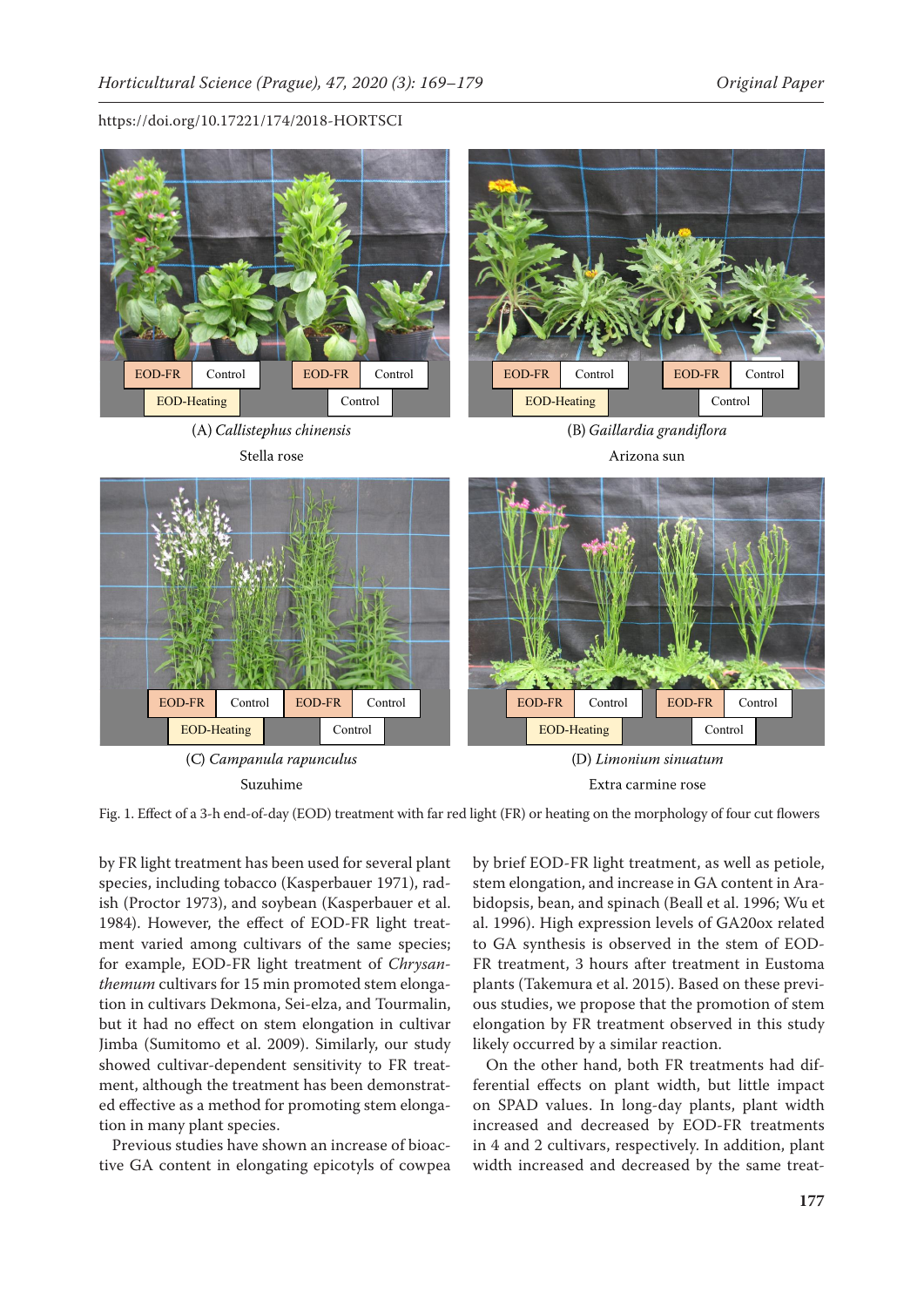ments in 4 day-neutral and 3 short-day cultivars, respectively. In plants showing higher values of plant width, it was presumed that the elongation of petiole length was promoted by this treatment. Additionally, the effect was different among cultivars. Petiole length of poinsettia was significantly higher under EOD-FR only in Christmas Spirit, although Christmas Eve showed similar statistically insignificant trends (Islam et al. 2014). In contrast, it was presumed that plants showed lesser plant width as a shade-avoidance response.

Secondly, Tables 3 and 4 summarize effects on growth by EOD-heating or -FR treatments in longday plants and day-neutral or short-day plants, respectively. Among long-day cultivars, the days to flowering in 6 cultivars ('Arizona sun', 'Tear blue', 'Tiger eye gold', 'Suzuhime', 'Extra carmine rose', 'White lace flower') treated by EOD-Heating was lower than in control plants (Table 3). Additionally, the node number of flower bud differentiation of those 6 cultivars, was also significantly lower than in controls. Similarly, days to flowering and flower was also promoted in 6 cultivars ('Discovery yellow', 'Avant-garde blue', ' $F_1$  Horizon lavender', 'Salsa red', 'F<sub>1</sub> Titan rose', 'Mache purple') among dayneutral or short-day cultivars by the same treatment, respectively (Table 4). Additionally, the effect on flowering by this treatment was also positive when applied in combination with EOD-FR treatment. In the spray-type chrysanthemum 'Sei-Roza' with a controlled at 16/8 °C (light/dark period), it was shown that EOD-heating treatment of 24 °C for 3 h accelerated flower initiation and early flower bud development (Douzono et al. 2012a).

Additionally, in short-day African marigold (*Tagetes erecta* L.), it was reported that early growth and flower bud development after flower budding were accelerated by heat treatment at 30 °C for 3 hours in EOD (Douzono et al. 2012b). From these results, it was suggested that EOD-Heating was effective as a technique for promoting flower bud differentiation of many cut flower species. However, little is known about the effect on stem elongation by this treatment in cut flowers. In this study, 4 long-day cultivars and 3 day-neutral or short-day cultivars showed enhanced stem length by EOD-heating treatment, respectively. Additionally, a significantly higher value of mean internode length in EODheating treatment was shown in only 2 among these cultivars. Therefore, it is presumed that the effect on internode elongation by EOD-Heating in the plants tested in this study was the lowest. On the other hand, flowering and stem elongation of 'Stella rose', 'Arizona sun', 'Suzuhime' and 'Extra carmine rose' were promoted by a combination treatment, which improved productivity and quality (Figure 1). On the other hand, flowering potted plants suitable a compact stem as plant form. Based on these results, we conclude that these treatments can help the production of cut-flowers by reduction of heating cost associated with shortening of the growth period in areas with limited sunshine from autumn to winter, although the method for the application of these treatments must be optimized for each species.

#### **REFERENCES**

- Beall F.D., Yeung E.C., Pharis R.P. (1996): Far-red light stimulates internode elongation, cell division, cell elongation, and gibberellin levels in bean. Canadian Journal of Botany, 74: 743–752.
- Douzono M., Hisamatsu T., Ohmiya A., Ichimura K., Shibata M. (2012a): Effect of end-of-day heating treatment in low growth-temperature environment on growth and flowering in spray-type chrysanthemum. Horticultural Research (Japan), 11: 505–513. (in Japanese).
- Douzono M., Kando T., Hisamatsu T., Ohmiya A., Ichimura K., Shibata M. (2012b): Effect of end-of-day heating treatment on floral initiation and development in *Tagetes erecta*. Horticultural Research (Japan), 11: 553–559. (in Japanese)
- Furuya M. (1993): Phytochromes: Their molecular species, gene families, and functions. Annual Review of Plant Physiology and Plant Molecular Biology, 44: 617–645.
- Gilbert I., Shavers G., Jarvis P., Smith H. (1995): Photomorphogenesis and canopy dynamic. Phytochrome-mediated proximity perception accounts for the growth dynamic of canopies of *Populus trichocarpa* × *deltoids* 'Beaupre'. Plant Cell and Environment, 18: 475–497.
- Hori Y., Nishidate K., Nishiyama M., Kanahama K., Kanayama Y. (2011): Flowering and expression of flowering-related genes under long-day conditions with light-emitting diodes. Planta, 234: 321–330.
- Islam M.D., Tarkowska D., Clarke J.L., Blystad D.R., Gislerød H.R., Torre S., Olsen J.E. (2014): Impact of end-of-day red and far-red light on plant morphology and hormone physiology in poinsettia. Scientia Horticulturae, 174: 77–86.
- Kasperbauer M.J. (1971): Spectral distribution of light in tobacco canopy & effects of end-of-daylight quality on growth and development. Plant Physiology, 47: 775–778.
- Kasperbauer M.J., Peaslee D.E. (1973): Morphology and photosynthetic efficiency of tobacco leaves that received end-of-day red and far red light during development. Plant Physiology, 52: 440–442.